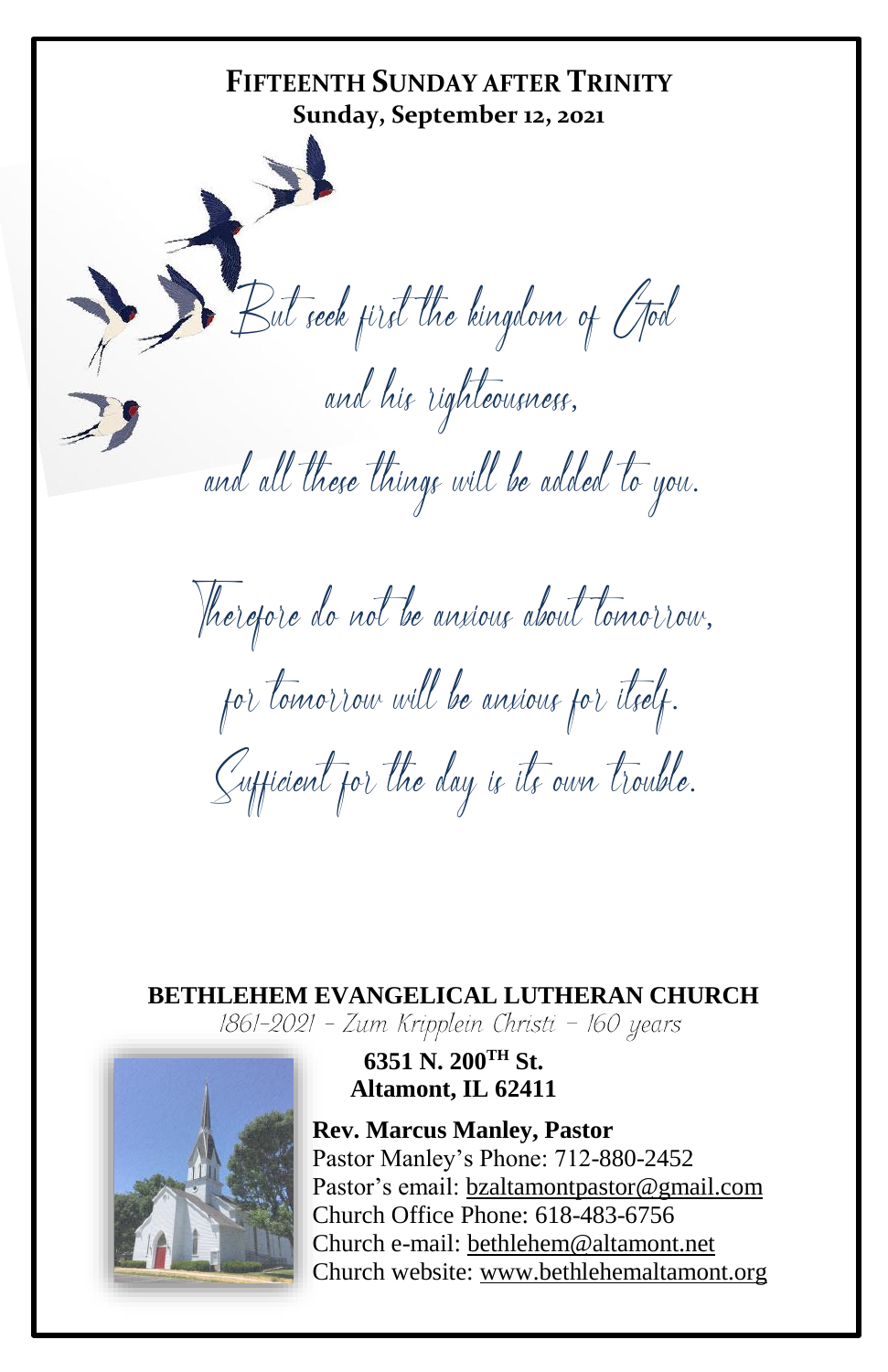*Welcome to Bethlehem Evangelical Lutheran Church, we are happy you are here today. It is customary when you enter the church nave to observe silence for meditation during your silent prayer, the ringing of the bells, and the prelude, in order to prepare you for the beginning of the worship service. Thank you for joining us today and God's Blessings.*

**PRAYARANA NATURAL PROTECT PARAMETERING CONTROLLER** 

*Prayer before worship: O Lord, we implore You, let Your continual pity cleanse and defend Your Church; and because she cannot continue in safety without Your aid, preserve her evermore by Your help and goodness; through Jesus Christ, Your Son, our Lord, who lives and reigns with You and the Holy Spirit, one God, now and forever. Amen* 

#### **In our prayers we remember:**

Those in need of healing & comfort: *Carl Becker, Kaly Benning, Sherry Dahnke, Tiffany Dunaway, Bernice Graumenz, Zoe Hoehler, Tim Mueller, Luella Rubin, Susie Rush, Karen Stuemke, Steve Voelker, Clete Westendorf, Gene Wharton, and Lilly Wright.*

Those celebrating **Birthdays**: (09/12-09/18) *– 09/12 – Kaylyn Putnam; 09/13 – Alf Davis; 09/15 – Ray Braasch; 09/17 – Dean Manuel, Hilma Berg; 09/18 – Denice Schmidt, Mike Runge, Tyler Ruffner* 

| <b>Anniversaries</b> | Mark & Jean Durbin<br>------------------ |                | ---------------- |
|----------------------|------------------------------------------|----------------|------------------|
|                      | Joe & Sherry Strullmyer                  | -------------- | ---------------- |

**Church News Strakers Church News** REAR ARRANGERS Communion Note – diluted wine is available, please request prior to worship service.

#### **Adult Bible Study** – **Planning & Vocation: What's your plan Christian?**

- How does God help me plan my offering?
- How does God help me to plan my life?
- How does planning ease my worrying?

#### **2021/2022 Youth Sunday School starts today**! 10:45-11:30 a.m.

#### **Trustee's Report:**

Offering collected for the Home Purpose General Fund on September 5: \$4,283 *(Our anticipated 2021 weekly amount needed is \$5,972.)* 

*All loose change in the offering plate has been designated for the LWML Mites.* - Church Window Project Fund total: \$13,678 (Total amount needed: \$55,000) CID LCMS Missions – YTD 06/30: \$3,200 *(2021 annual Commitment is \$8,000)* Issues, Etc. – YTD 08/29: \$425 *(2021 annual commitment is \$1,000)*

#### **9:30 a.m. Tuesday Morning Matins Service:**

September 14th – Holy Cross Day – *"The Word of the Cross is folly"*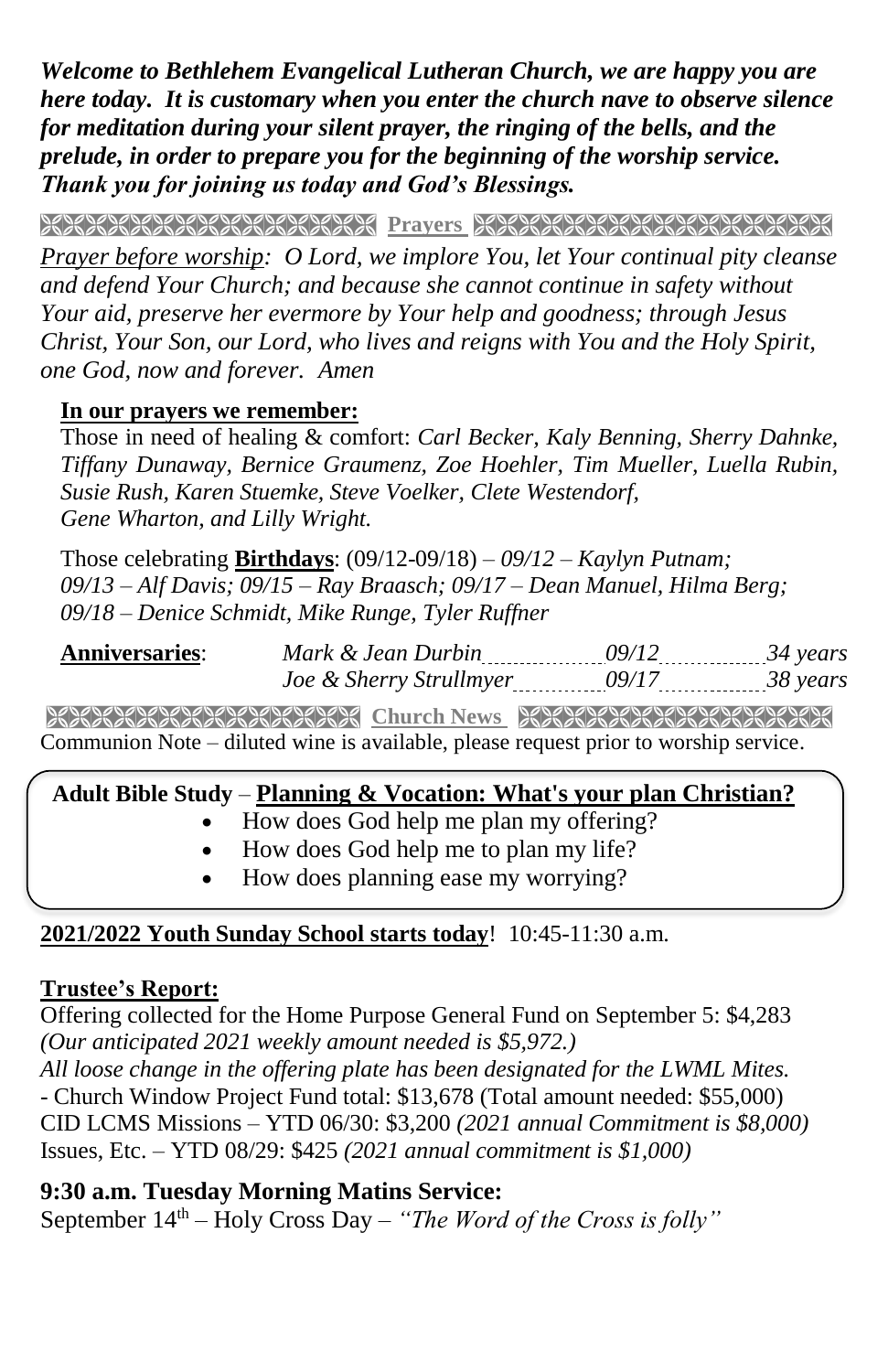**Adult Catechesis (Instruction) Class starts TODAY, 5:00 p.m.**: If you or anyone you know is interested in learning what Lutherans believe, teach, and confess please speak with Pastor Manley. Adult Catechesis is open and free to all. Spouses are encouraged to attend together. Classes are held at Bethlehem Parish Hall on Sundays at 5pm.

One Hundred Sixtieth Anniversary Continues…**A cantata "The Road to Bethlehem" will be presented on Dec. 12th** to the Glory of God and in Grateful Thanks for Bethlehem's 160th Christmas Celebration**. Rehearsal from 1:30- 3:00pm starting TODAY, Sept. 12th**. All singers are encouraged to participate.

## **Final Victory Workshop**

### **Next Sunday, September 19, 2021 – 12pm-3pm**

You're going to die; you might as well die like a Christian who believes he's going to live forever. You're going to have a funeral; you might as well confess Jesus at it. You have possessions; you need a will to help others keep the 9<sup>th</sup> Commandment. You want to be generous; you might as well learn how you can leave an inheritance or memorials for the church, which will not end. Your body will be buried; you might as well know what is said over it. Every Christian believes, "I believe in the resurrection of the body, and the life everlasting." Learn how to confess that faith at the Final Victory Workshop, September 19<sup>th</sup>, 12pm-3pm. "It's your funeral." But it's Christ's victory for you.

- Register by Monday, Sept. 13<sup>th</sup>. Workshop begins with free lunch in Bethlehem Parish Hall.

Featured speakers will address how to faithfully make preparations for yourself and your family to leave the church on earth and enter into the church triumphant. Luncheon provided at noon.

Featured Presenters:

Rev. Marcus Manley- Making the Case for Lutheran Funerals

Rev. Ken Schurb - Gift Planning

Mr. Dale Wolff & Mrs. Kirsten Osteen - Wills, Trusts, and Estate Planning

Mr. Wayne Yagow - Burial Basics

Rev. Michael Mohr - "Ars moriendi" The Art of Dying & a Funeral Hymn Sing

Workshop will be held at the Bethlehem Church Parish Hall. Lunch and workshop 12pm-3pm. Everyone is welcome to attend.

To register for this free workshop, please contact the Bethlehem Church Office by Mon., Sept. 13, email: **[bethlehaltamont@gmail.com](mailto:bethlehaltamont@gmail.com)** or call the office, 618-483-6756.